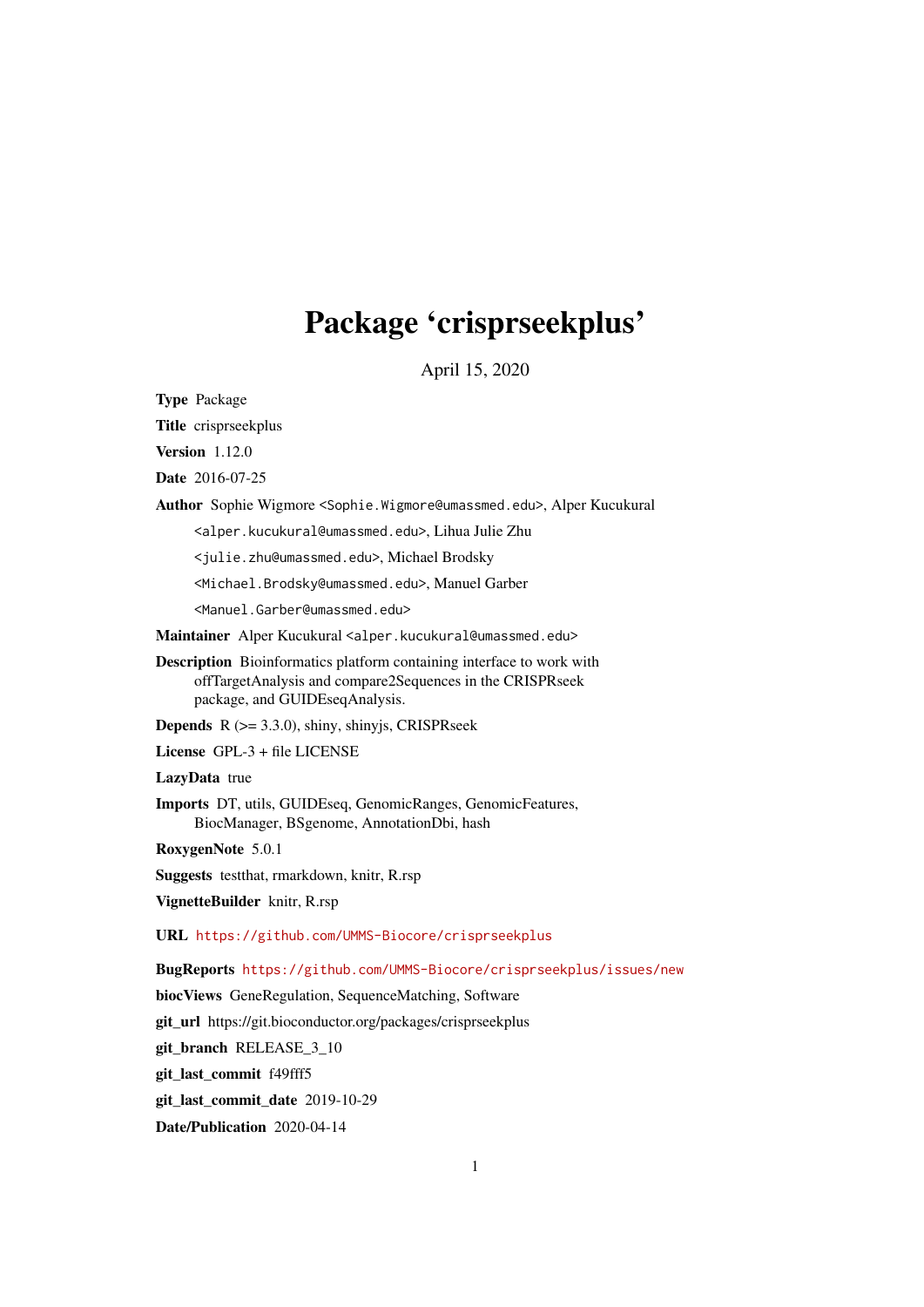#### <span id="page-1-0"></span> $2<sub>2</sub>$  cspServer

# R topics documented:

#### **Index** [7](#page-6-0)

cspServer *cspServer*

# Description

Sets up shinyServer to be able to run crisprseekplus interactively.

# Usage

cspServer(input, output)

# Arguments

| input,  | input params from UI |
|---------|----------------------|
| output, | output params to UI  |

# Value

the panel for main plots;

## Note

cspServer

# Examples

cspServer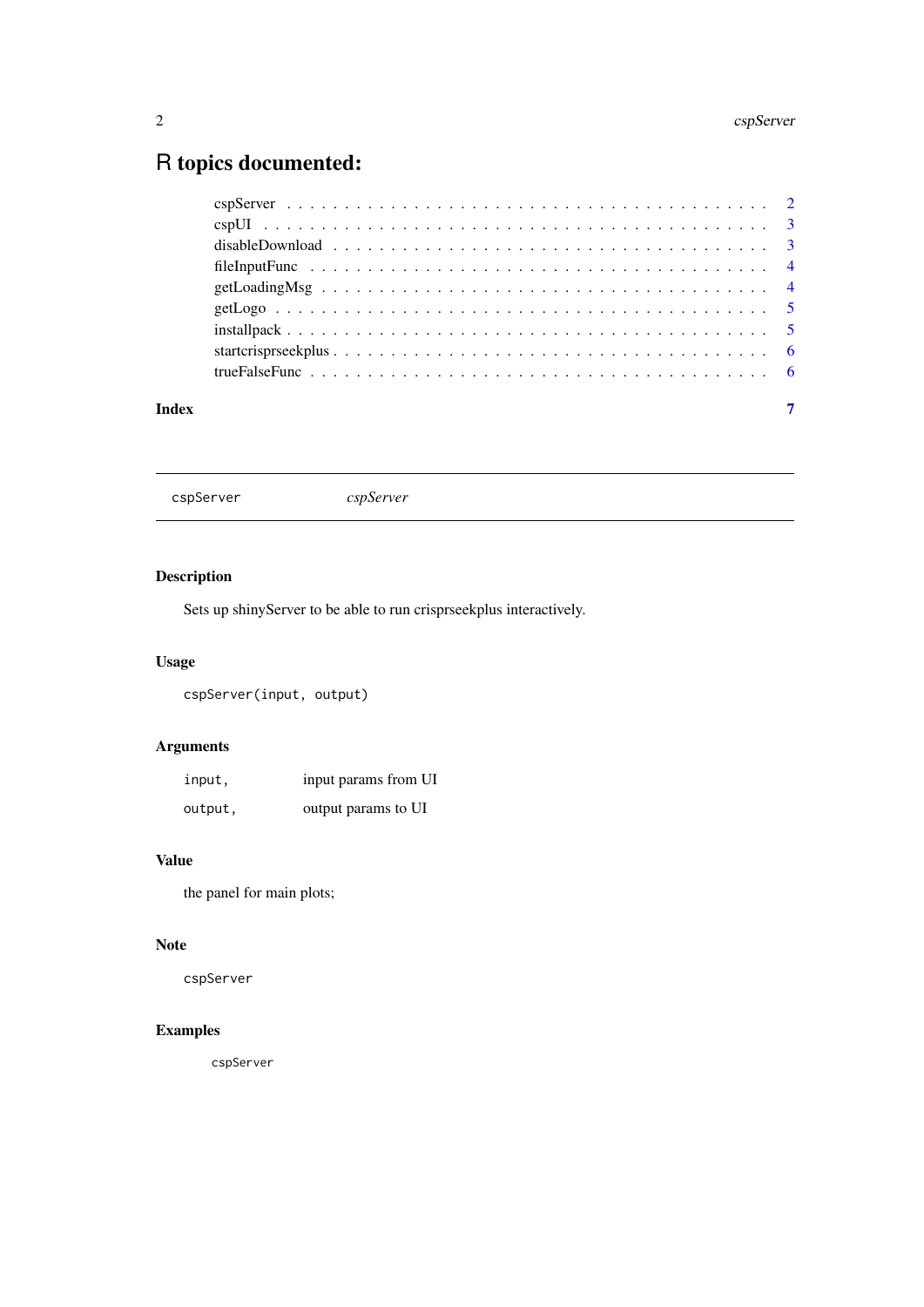<span id="page-2-0"></span>cspUI *cspUI*

# Description

Creates a shinyUI to be able to run crsiprseekplus interactively.

## Usage

cspUI()

#### Value

the panel for the UI;

#### Note

cspUI

#### Examples

x<-cspUI()

disableDownload *disableDownload*

#### Description

Enable or disable to download button depending on if analysis is complete

#### Usage

disableDownload(input = NULL)

#### Arguments

input, disable the download button

#### Value

the download button either enabled or disabled;

#### Note

disableDownload

#### Examples

x<- disableDownload()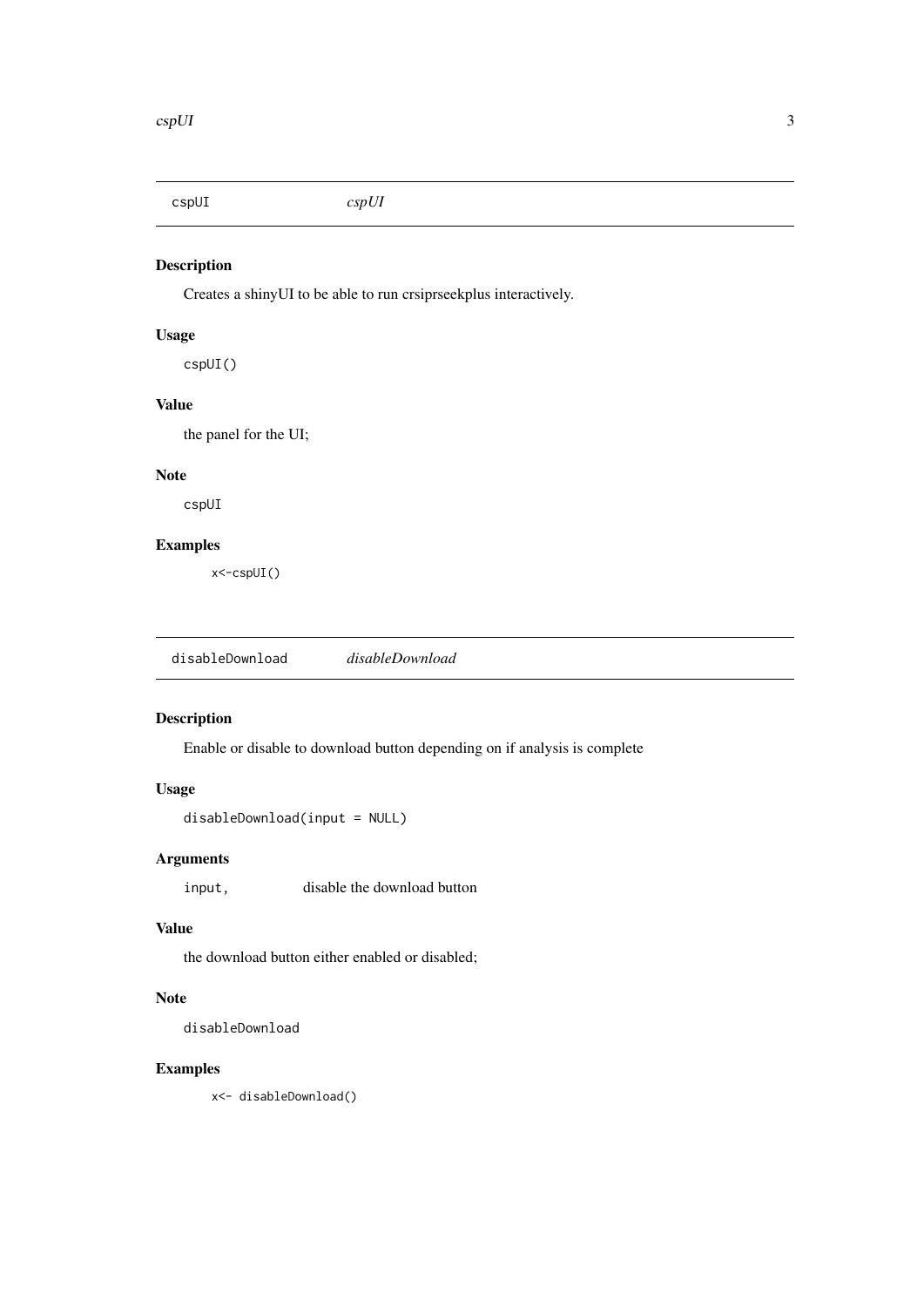<span id="page-3-0"></span>fileInputFunc *fileInputFunc*

#### Description

If input file is empty, use sample file

#### Usage

fileInputFunc(input = NULL, sampleFile = NULL)

# Arguments

| input,      | enter correct files |
|-------------|---------------------|
| sampleFile, | sampleFile          |

## Value

If no file is uploaded, use sample file

# Note

fileInputFunc

#### Examples

x<- fileInputFunc()

getLoadingMsg *getLoadingMsg*

# Description

getLoadingMsg

# Usage

getLoadingMsg()

#### Value

loading msg

# Note

getLoadingMsg

#### Examples

x <- getLoadingMsg()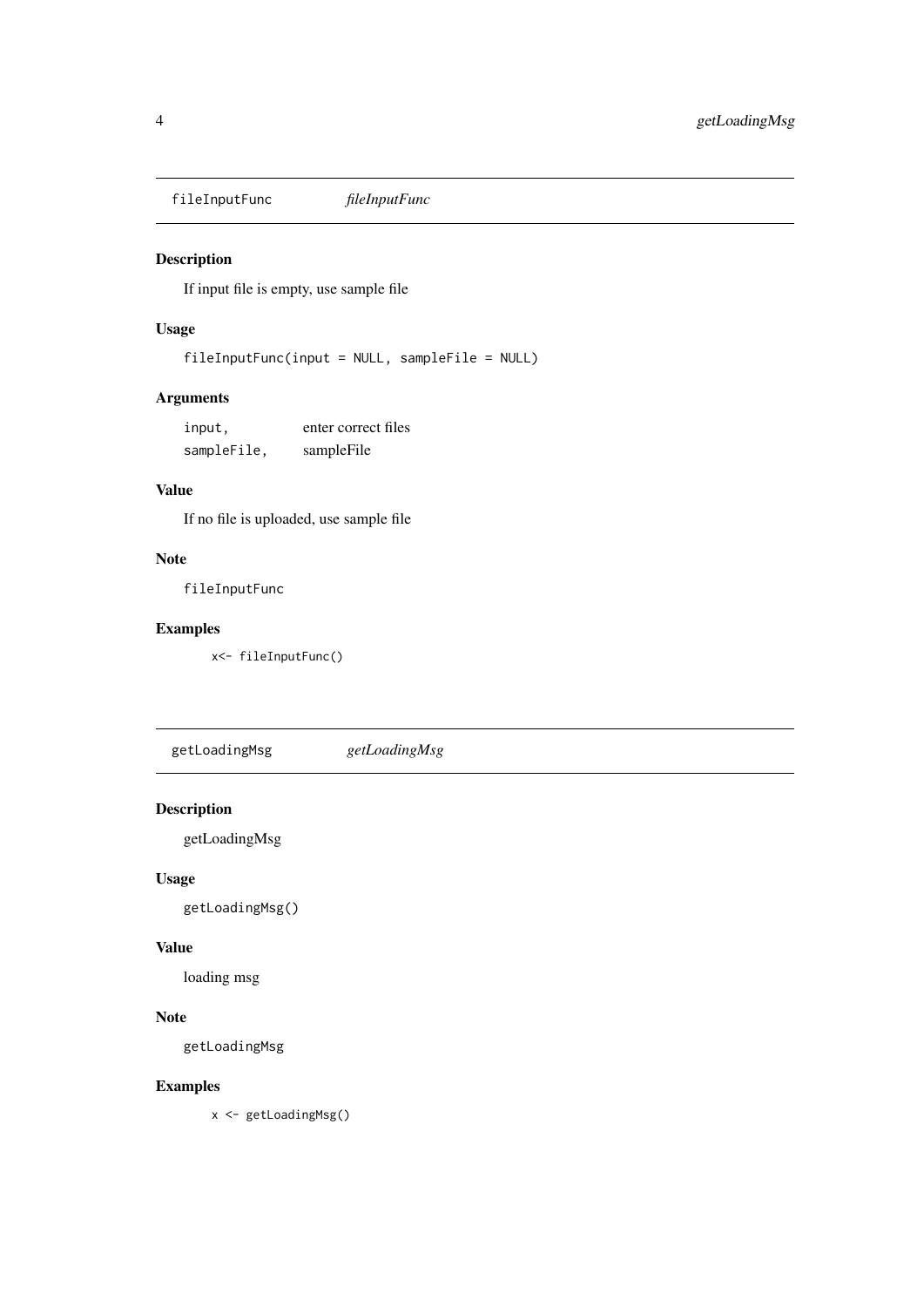#### <span id="page-4-0"></span>getLogo 55 and 55 and 55 and 55 and 55 and 55 and 55 and 55 and 55 and 55 and 55 and 55 and 55 and 55 and 55 and 55 and 55 and 55 and 55 and 55 and 55 and 55 and 55 and 55 and 55 and 55 and 55 and 55 and 55 and 55 and 55 a

getLogo *getLogo* Description getLogo Usage getLogo() Value return logo Note getLogo Examples x <- getLogo() installpack *installpack*

# Description

install packages if they don't exist display.

# Usage

installpack(package\_name = NULL)

# Arguments

package\_name, package name to be installed

# Value

install package

# Note

installpack

# Examples

x<- installpack()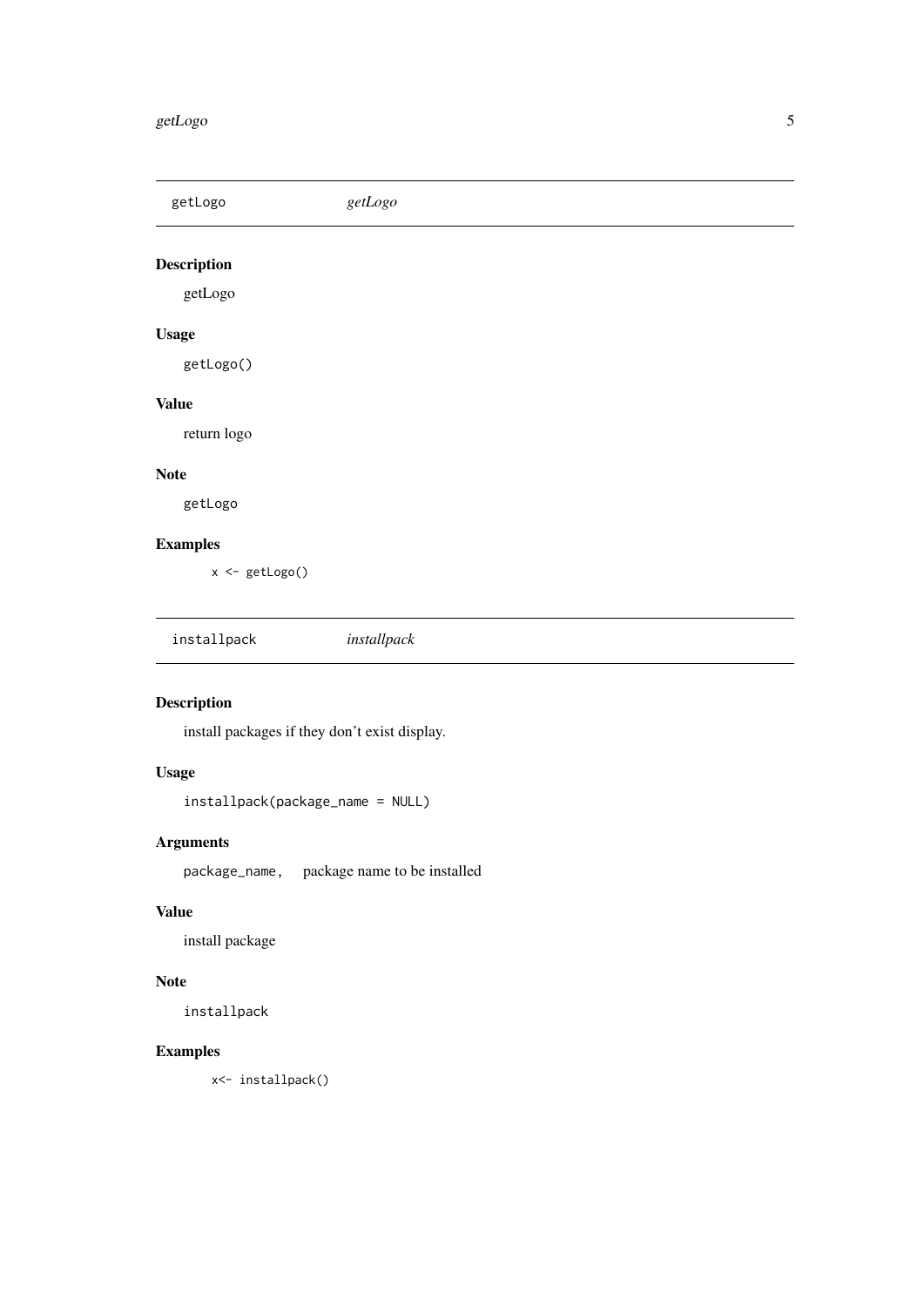<span id="page-5-0"></span>startcrisprseekplus *startcrisprseekplus*

#### Description

Starts the crisprseekplus to be able to run.

#### Usage

```
startcrisprseekplus()
```
#### Value

the app

#### Note

startcrisprseekplus

#### Examples

startcrisprseekplus()

trueFalseFunc *trueFalseFunc*

# Description

If radio button input  $=$  1, the function returns true and if the radio button value is 2, the function returns false

# Usage

trueFalseFunc(input = NULL)

# Arguments

input, user inputs

# Value

true or false depending on input

# Note

trueFalseFunc

#### Examples

x<- trueFalseFunc()